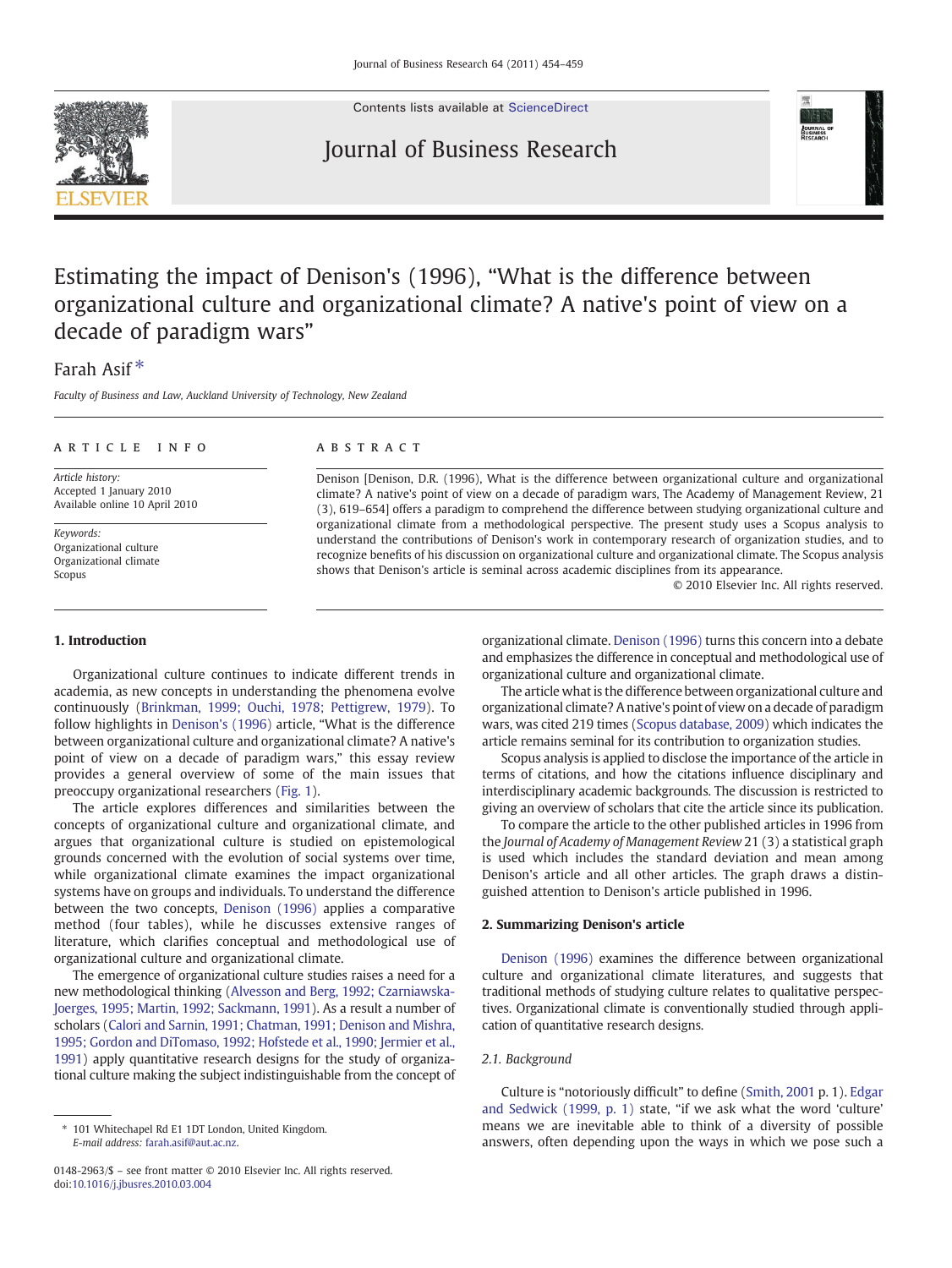<span id="page-1-0"></span>

Fig. 1. Academy of Management Review 1996 21 (3) Standard Deviation of Articles (Citations).

question." Williams, in [Milner and Browitt \(1991, p. 76\)](#page--1-0) claims that culture "is one of the two or three most complicated words in the English language."

Academic definitions of culture progressed in anthropology, but with no overarching [\(Smircich, 1983\)](#page--1-0). Culture is a concept that "has been examined, poked at, pushed, rolled over, killed, revived, and reified ad infinitum" ([Lonner, 1984](#page--1-0) p.108). Culture is a multidimensional concept and societal aspect that requires a context before culture can be understood ([Gordon, 2009](#page--1-0)).

[Denison \(1996\)](#page--1-0) argues culture amalgamates with organization studies in the 1980s. The work of [Denison \(1984\), Dyer \(1982\), Gagliardi](#page--1-0) [\(1986\), Ouchi and Wilkins \(1985\), O'Reilly \(1983\) and Smircich \(1983\)](#page--1-0) appear in the academic literature and examines various areas of organizational management, [\(Schwartz and Davis, 1981\)](#page--1-0) organizational performance ([Peters and Waterman, 1982\)](#page--1-0) and organizational change [\(Kanter, 1983](#page--1-0)). As a result more quantitative methods to study culture in organizations appear, releasing qualitative methods, which traditionally apply to understand aspects of culture in organizations. [Denison](#page--1-0) [\(1996 p. 620\)](#page--1-0) states "authors have applied survey methods to study comparative 'dimensions' of culture in a way that appears to contradict the epistemological foundations of culture research within organizational studies".

[Abraham, Fisher and Crawford \(1997\), Brubakk and Wilkinson](#page--1-0) [\(1996\), Burnes and James \(1995\), Chapman, Murray and Mellor](#page--1-0) [\(1997\), Denison and Mishra \(1995\), Denison \(1996\) and Goffee and](#page--1-0) [Jones \(1998\)](#page--1-0) examine organizational culture, linking organizational culture to the concept of organizational change, organizational performance, and organizational climate.

Organizational climate is a concept [Tagiuri \(1963\)](#page--1-0) defines that appears in the academic literature during the 1970s ([Hellriegel and](#page--1-0) [Slocum, 1974; Schneider, 1975](#page--1-0)), 1980s [\(Schwartz and Davis, 1981;](#page--1-0) [Joyce and Slocum 1984](#page--1-0)) and 1990s ([Ashforth, 1995; Denison, 1996](#page--1-0)). [Ashforth \(1995 p. 837\)](#page--1-0) argues that "a precise and widely shared definition of the climate construct does not exist, it is defined here as a shared and enduring molar perception of the psychologically important aspects of the work environment."

[Hellriegel and Slocum \(1974\)](#page--1-0) explain organizational climate "is based on the assumption that individuals within a given subsystem or organization and at a given hierarchical level should have similar perceptions about their climate" (p. 256).

[Denison \(1996\)](#page--1-0) argues that organizational culture is studied using qualitative research methods, and organizational climate quantitative research designs. The shift in methodological use has made it complex to distinguish between traditional ways of studying organizational culture and organizational climate. Four tables are presented to give an overview of organizational culture and organizational climate, which makes it evident the two concepts are different, and thus must be examined differently from a methodological perspective. The first table presents organizational culture in the category of sociology and anthropology, and organizational climate in the territory of psychology.

[Table 2](#page--1-0) covers the concept of organizational culture and organizational climate literatures, concepts and method. The third table summarizes organizational culture and organizational climate researchers. The fourth table outlines the theoretical foundations for the two concepts. The conclusive remarks of [Denison \(1996\)](#page--1-0) discuss the necessity of distinguishing between organizational culture and organizational climate in order to apply an appropriate research method.

The two perspectives have generated distinct theories, methods, and epistemologies as well as a distinct set of findings, failings, and future agenda [\(Denison, 1996](#page--1-0) p. 644).

#### 3. Scopus analysis

Scopus is an academic database, which is employed to retrieve various articles from. Scopus also provides the number of citations articles receive from 1996 onwards, and is applied to give an analytical overview of the academic contribution that Denison's article makes across disciplinary and interdisciplinary research areas. The article was cited 219 times from 1996–2009 according to Scopus, which makes it a seminal article for analysis.

Six tables are outlined using Scopus to analyze and track the number of citations of Denison's article and other articles that relates to his article. A comparative process is also used to show how important the article continues to be.

Table 1 addresses the total number of citations the article received since its publication in 1996. The article was cited 219 times, which makes it an influential article to investigate.

[Table 2](#page--1-0) is another overview, and shows the number of citations the article had each year from 1996–2009. The year after the article was published an almost steady rise in citations are received. The years of most citations are from 2006–2009.

[Table 3](#page--1-0) highlights the peripherality of citations from the year 1997, after the article was published. This year is chosen since the year of publication only shows one citation, which makes it complex to discover any significance in citations. All articles that cited the Denison article in 1997 are outlined showing source title and the amount of citations they received in total, after their publication. The importance in [Table 3](#page--1-0) looks at interdisciplinary research areas the article contributes to, mainly organizational management. Following this blueprint [Tables 4 and 5](#page--1-0) are employed to analyze a similar pattern.

[Table 4](#page--1-0) shows the contents of citations by centrality and primacy highlighting year 2008, which was the year the article was cited the most.

| $\cdots$ |                                         |  |
|----------|-----------------------------------------|--|
|          | Citation analysis of Denison's article. |  |

Table 1

| Author<br>and Year     | Seminal Article                                                                                                                                  | Cited by | Source<br>Title                    |
|------------------------|--------------------------------------------------------------------------------------------------------------------------------------------------|----------|------------------------------------|
| Denison,<br>D.R (1996) | What is the difference between<br>organizational culture and organizational<br>climate? A native's point of view on a<br>decade of paradigm wars | 219      | Academy of<br>Management<br>Review |